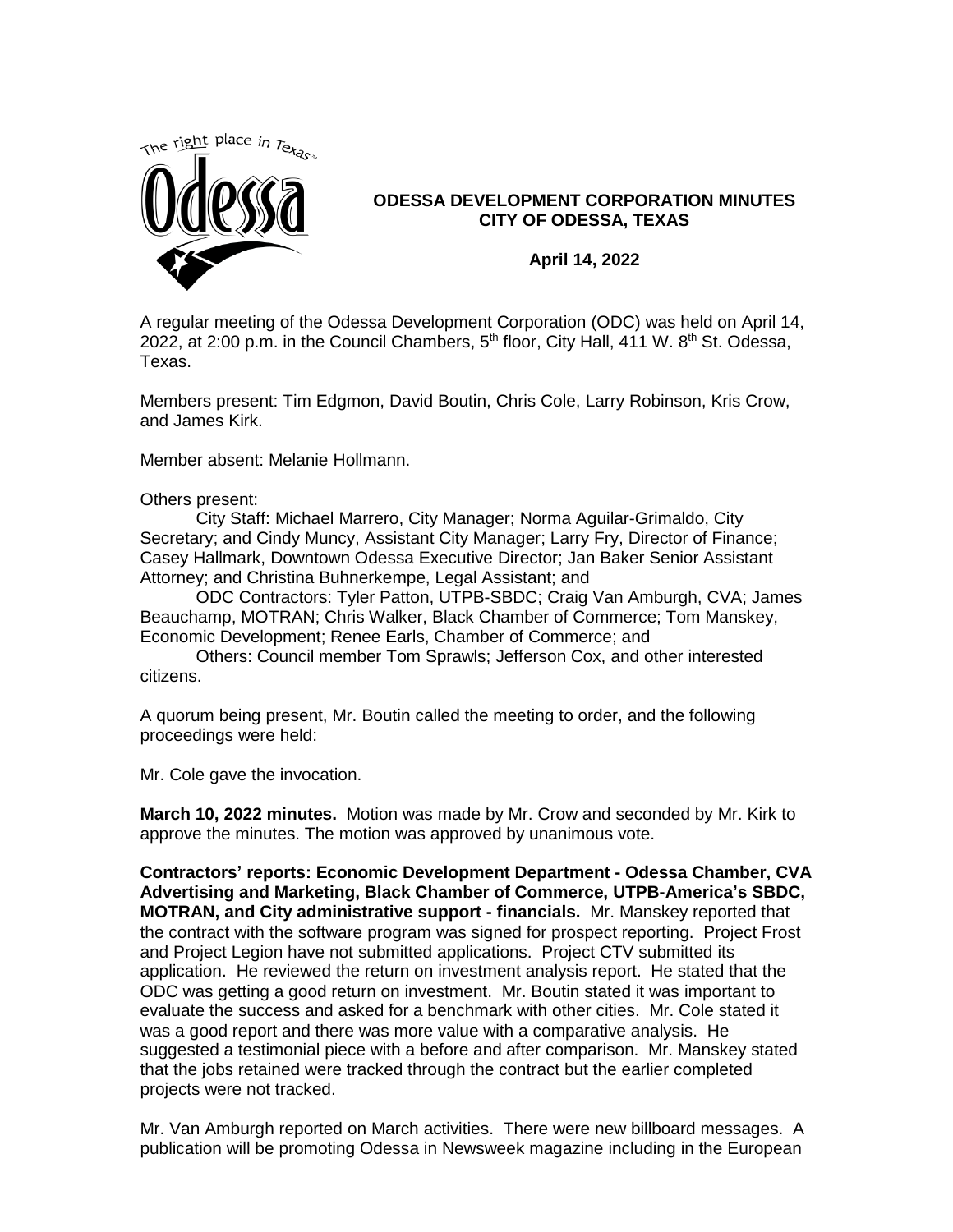ODC Minutes April 14, 2022 Page 2

distribution. The website was updated. Mr. Boutin stated there was legislative feedback from the Washington DC trip. He stated that there was feedback on providing a message of a cleaner oil and gas production and technological advances. He suggested addressing it with a joint venture with Midland and PSP on the Permian Fuels America campaign. The campaign should include targeting legislators and voters.

Mr. Walker reported that the Black Chamber of Commerce has seen its numbers increase with office visits. There were three potential businesses that included an auto cleaning service, natural oils and a food truck. The Black Chamber partnered with Keep Odessa Beautiful for a clean-up project in South Odessa on April 23. A workshop will be held with SBDC on government contracting. Mr. Walker explained the natural oil which was not a perfume or cosmetic.

Mr. Patton reported on SBDC's March activity. He reported on seminars and attendees. Total capitalization was \$1,530,000 in Odessa. There were 11 full time employees. He reviewed the types of workshops for April.

Mr. Beauchamp reported that the bill was approved that designated I-27 through Midland and Odessa. A project was submitted for US Hwy. 385 and Loop 338 for the I-14 project. He stated that the Yukon and Loop 338 interchange and the Hwy. 191 and Yukon would each be completed May 2023.

Mr. Fry reported on the February financial report. He reported the total assets, revenues, and expenditures. There was an investment on a GO bond made. The March sales tax received was \$898,516.27 which was an increase from last year. Total sales tax was \$6,670,071.53 which was a 17.9% increase.

Motion was made by Mr. Cole and seconded by Mr. Edgmon to approve the February financial report. The motion was approved by unanimous vote.

**Resolution No. ODC-2022R-06 – Downing Wellhead Equipment economic development agreement.** Mr. Cox stated that the Downing contract was approved in 2019 but was cancelled and had reapplied. The financials and plans were compared. Downing was moving from Midland to Odessa. A build to suit will be made and leased. He stated it was a well established business. Mr. Boutin stated that the report identified the total salary for the contract period. The recommended incentive was \$1,640,000. Mr. Cole stated that the report format was decent. He stated that the with the move out of Midland it was not guaranteed that employees would move to Odessa.

Motion was made by Mr. Cole and seconded by Dr. Kirk to approve the resolution. The motion was approved by unanimous vote.

**Resolution No. ODC-2022R-07 – Façade agreement and Resolution No. ODC-2022R-08 – Infrastructure agreement for Little McJack Properties, LLC.** Mrs. Hallmark stated that Little McJack was in tier level 1. A façade and infrastructure grants were requested. For the façade grant, the total investment was \$35,000 with a recommended grant available of \$25,000. The owner's investment was \$10,000. Two estimates were provided. She stated all the invoices would be corrected by addressing to the business owner. On the infrastructure grant, the total investment was \$92,888 with a recommended grant of \$46,440. She stated that the owner's responsibility was \$119,256.40 and reviewed the items that were not covered by the grant. The total business investment was \$165,696.40. The business was a specialty gift shop.